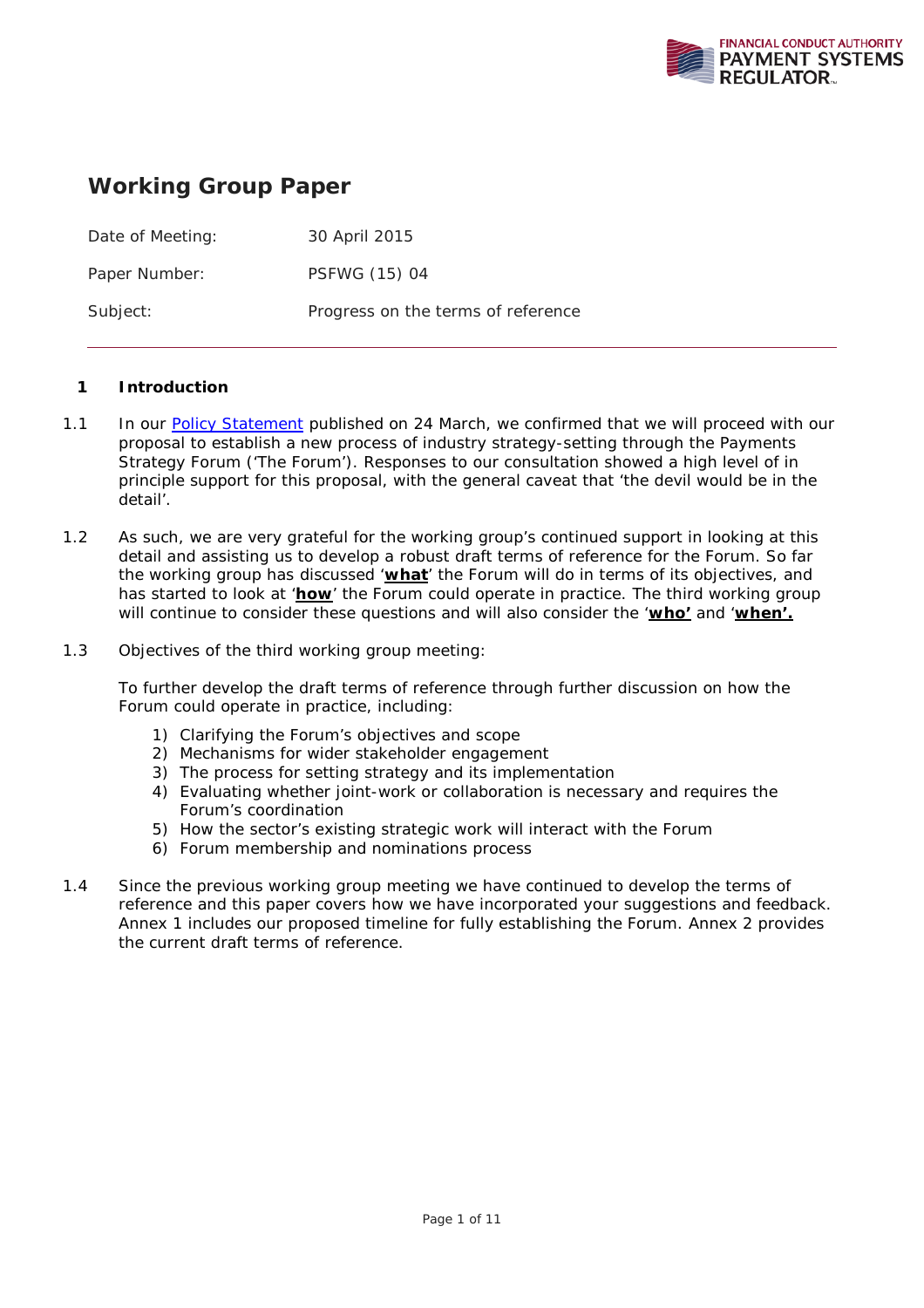## **What you said**

In previous meetings, the working group raised the need for clarity on both the objectives and the scope of the Forum. The working group has been keen, for example, to understand in what capacity the Forum acts, i.e. whether it is advisory or 'has teeth'; how wide the scope of the Forum's discussions will be; and what is meant when the terms of reference refers to 'industry'.

- 1.1 We have now published our Policy Statement which provides further clarity on some of the areas the working group has raised. We have also further developed the draft Forum terms of reference (see annex 2).
- 1.2 Our policy statement notes that: "*the purpose of the Forum is to discuss and agree strategic priorities for the development of payment systems. We have not proposed that the Forum's decisions should be binding and we are not delegating any of our duties to the Forum*".
- 1.3 We also note that "*If the strategy development and setting process is ineffective, or if industry delivery of agreed priorities that further our objectives is too slow, then we may take action. If necessary and proportionate, this could include making general or specific directions on industry participants*".
- 1.4 Since the first meeting, the terms of reference have been developed to make a stronger link between the **objectives** of the Forum and the PSR's objectives. As such, the main objectives of the Forum will be to *provide coordination where it is necessary for stakeholders in the payments industry to work together in order to advance payments systems innovation and/or facilitate innovation more broadly in the interests of serviceusers*.
- 1.5 Previous discussions with the working group have clarified that we intend the Forum **scope** to be limited to the coordination of joint working or collaboration between payments industry stakeholders where **this is necessary** to advance good outcomes for people and organisation that use payments systems. This will require a number of steps to be undertaken by the Forum, including:
	- Identification of user needs or issues to inform an agreed position of what good outcomes look like for those who use payments
	- Identification of areas where collaboration **is necessary** to further these outcomes (this is covered in more detail in section 4)
	- Prioritisation of areas where coordination is needed most urgently
	- Development of strategic recommendations for the payments industry to coordinate this collaborative activity
- 1.6 Where we refer to payments 'industry' we use this term to refer to all *relevant* stakeholders and we expect this will include different sets of stakeholders depending on the strategic recommendations that are developed. For example, we expect 'industry' will include different combinations of service users, operators, payment service providers, and payments infrastructure/ technology providers depending on the issues which are under discussion.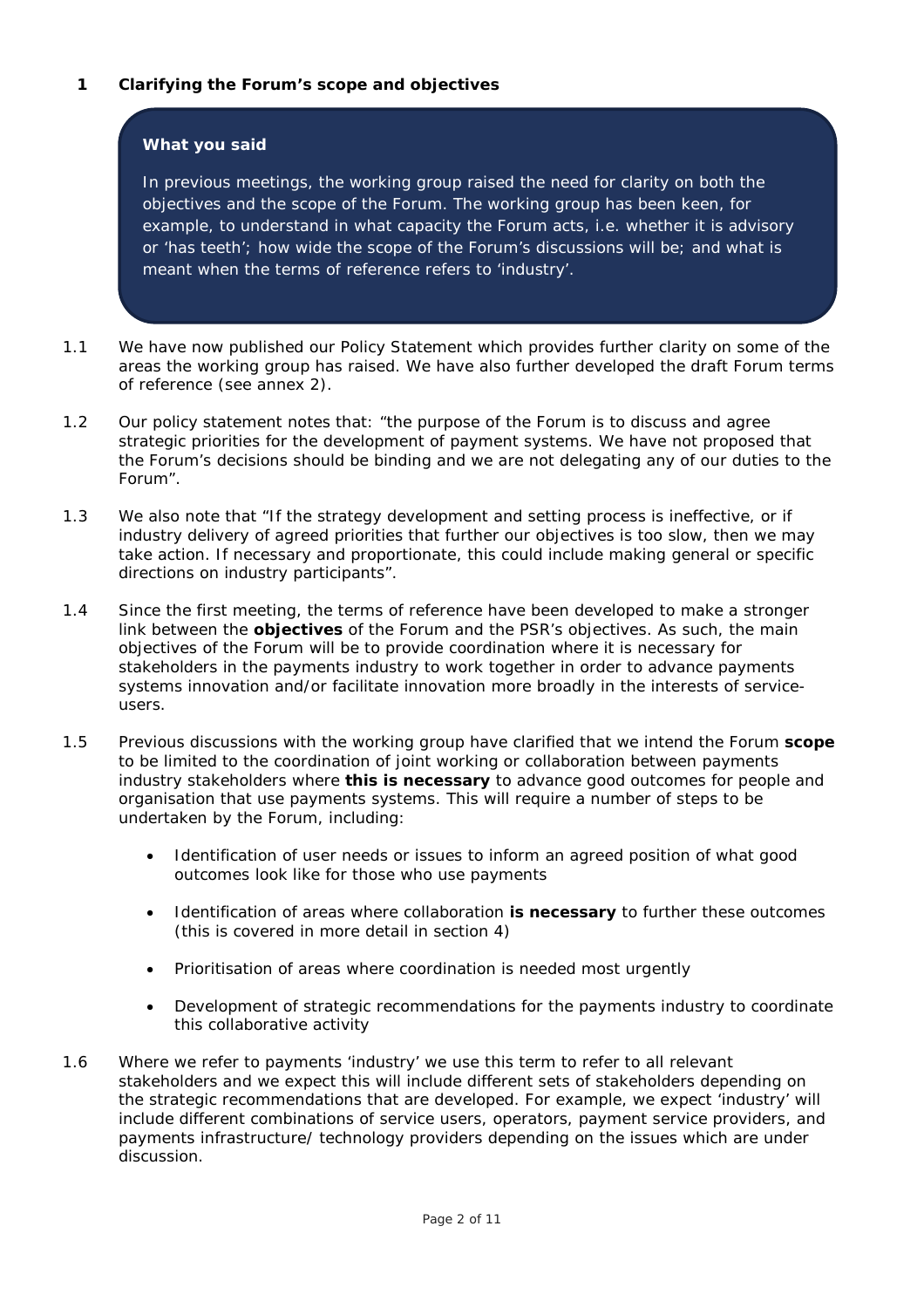# **What you said**

At its second meeting, the working group discussed high-level proposals by the PSR to develop a Forum 'Assembly' as a mechanism to ensure the focussed Forum group could benefit from the input of a broader range of stakeholders. The group suggested that more details about the 'Assembly' should be developed, either as part of the Forum terms of reference, or in a separate document. Some members questioned whether holding an 'Assembly' event would be the most efficient way of gathering input from stakeholders, or whether events would be accessible, for example if they were in London. It was noted that one of the most important aspects of stakeholder engagement would be that stakeholders got to 'hear back' on how their input was being taken into account.

- 2.1 Since the last meeting we have developed our proposals for how the Forum will engage with a broader stakeholder group, with a focus on making such engagement flexible and responsive to the needs and challenges facing particular stakeholders. Our approach will consist of the following activities:
	- The PSR will facilitate an **initial period of structured stakeholder engagement** prior to the Forum's first meeting to:
		- o identify and engage with relevant stakeholders
		- o raise awareness of the Forum and its work, its relevance to stakeholders, and ask how best to get their involvement or engagement going forwards
		- o gather input on the issues facing different users of payment systems and services and other payments industry stakeholders (this will build on the evidence we have already gathered through our consultations and stakeholder engagement)
	- This is the first step in establishing and engaging with a '**payments community**' as a mechanism for continued engagement and consultation to inform the Forum's discussions.
	- The initial period of engagement is likely to conclude with a **payments industry event**, tentatively scheduled for September, to play back the findings and next steps. We will also ensure this information is available more widely.
	- The Payments Strategy Forum will meet shortly after these activities and will consider the information gathered as it starts to consider its strategic priorities. It will also consider how it continues to engage with the Payments Community and others.
	- It will be the role of the secretariat provided by the PSR to collate and summarise the information from the Payments Community and provide it to the Forum.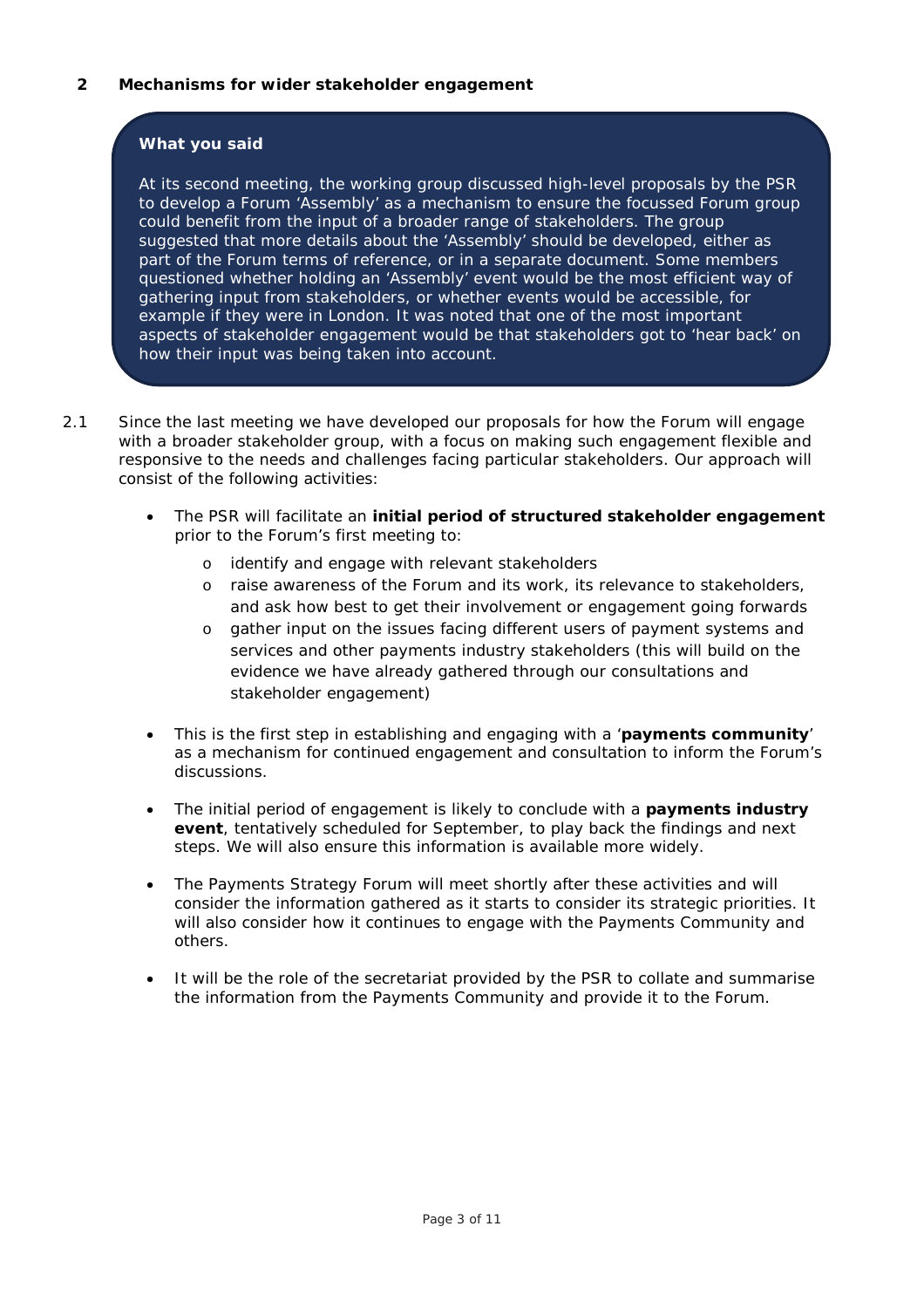## **3 The process for setting strategy and its implementation**

## **What you said**

The working group has been keen to emphasise the need for the development of the Forum's strategies to be based on evidence and robust cost-benefit analysis. In previous meetings there have been requests for more clarity on exactly how the strategy setting process will work.

- 3.1 The Forum will work to build the case for collective adoption of and investment in particular payment systems' improvements by basing its recommendations on compelling, evidence based assessments.
- 3.2 Basing discussions on evidence of the needs of payments users (collected, for example, through engagement with the payments community), will enable the Forum to shape a common understanding of what system developments need to be prioritised. Where certain developments need to be prioritised, for example, because of regulatory or legislative demands on the industry, the Forum will need to think carefully about how priority areas can be sequenced around these demands.
- 3.3 After its first year, the Forum will publish a strategy for payment systems in the UK. This will set out how payments systems can be developed collaboratively to better meet the needs of payments users. It will include a set of strategic recommendations which will target particular areas where the Forum has identified the need for industry collaboration as the most appropriate means to further good outcomes for payments users.
- 3.4 The Forum will then have a role in tracking the progress of the industry against its recommendations through the publication of an annual progress report. This will hold industry to account and will help to drive development in line with its recommendations. Where a compelling case for change is presented as part of the Forum's recommendations, but the relevant industry participants fail to delivery against these, the PSR may decide to take action.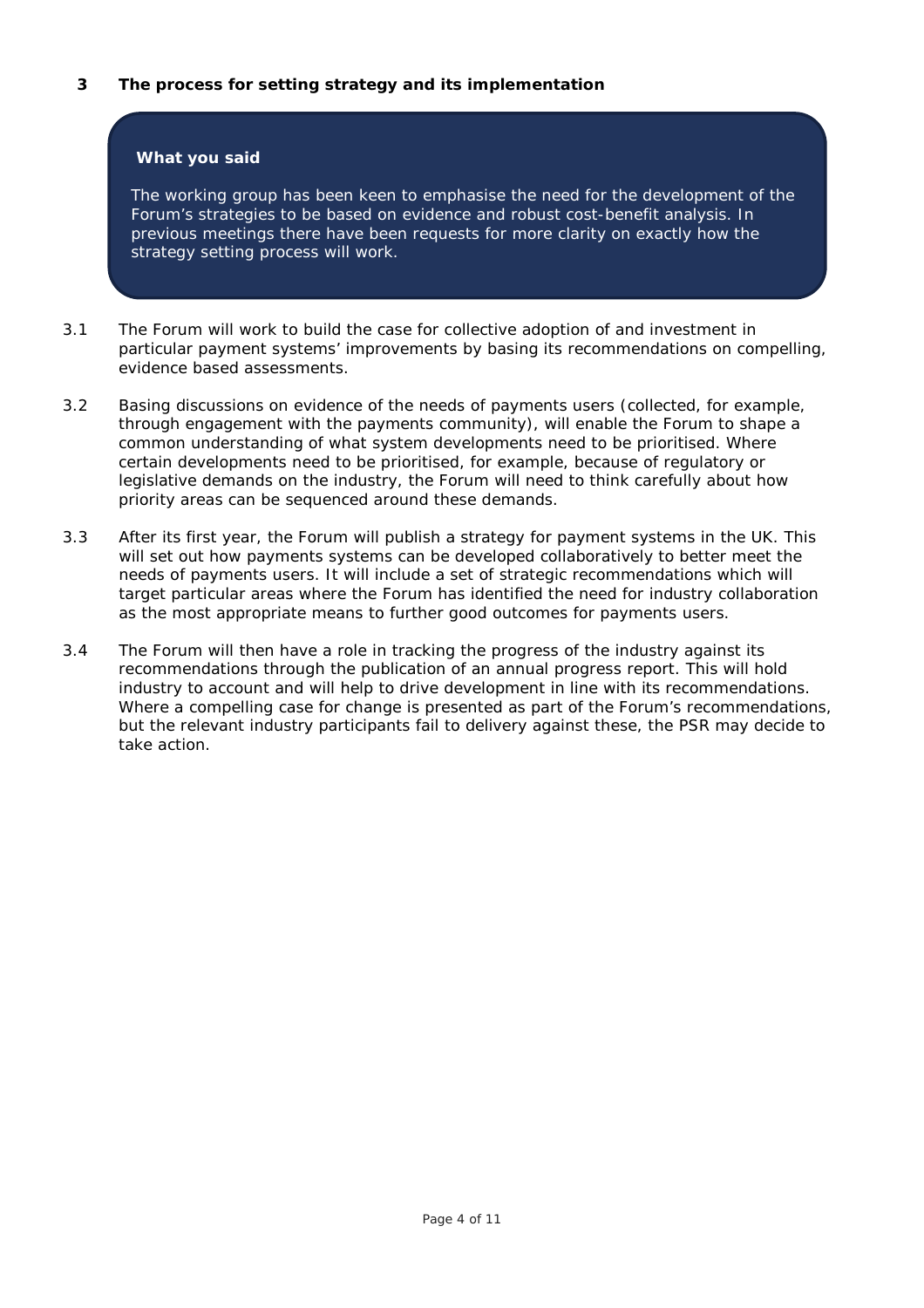#### **4 Evaluating whether joint-work or collaboration is necessary and requires the Forum's coordination**

- 4.1 In establishing the Payments Strategy Forum, the PSR is acknowledging that collaboration between payments industry stakeholders is sometimes necessary and can have significant benefits. We are establishing the Forum to overcome any potential difficulties in coordinating such collaboration, in order to promote the innovation (or downstream competition) which such collaboration can enable in the interests of service-users.
- 4.2 That said, not all issues suggested by Forum members (or other stakeholders) for consideration by the Forum will require collaborative solutions. In developing its strategic recommendations, the Forum will need to consider, whether and why particular outcomes can only be achieved effectively and efficiently through collaboration and not through competition.
- 4.3 We propose that the Forum should make use of an evaluation framework as part of its strategy development process. This will ensure that the Forum considers various options for how particular outcomes can be achieved, including the consumer benefits of collaboration or competition in achieving outcomes.
- 4.4 We are currently developing our thinking about this evaluation framework, to ensure that the Forum's discussions follow good practice and produce robust outcomes.
	- **5 How the sector's existing strategic work will interact with the Forum**

#### **What you said**

The working group has been keen to understand how the Forum will interact with the payments industry and suggested that the PSR engage with Payments Council on its 'World Class Payments' programme of work.

- 5.1 We are engaging with the Payments Council. We agree that the Forum will need to build on any strategic work the industry is currently considering or would be expected to consider in the collaborative space, under the auspices of the Payments Council.
- 5.2 As identified in our Policy Statement, this includes:
	- the World Class Payments project ("WCP") which incorporates the payments industry's strategic approach to meeting future needs of service-users;
	- relevant analysis that has been undertaken by the FCA on CASS and Account Number Portability; and
	- any long term implications of ring-fencing of major banks for the payment systems.
- 5.3 Given that the Payments Council has work under way to develop options for delivering WCP, our priority is to understand how best the Forum can build on this work and how we can ensure work being undertaken is aligned with our objectives. A potential approach includes:
	- the Payments Council shares the research and analysis it has used to develop its proposals for WCP;
	- Requesting that the WCP project undertakes further work or consultation to align it with our objectives.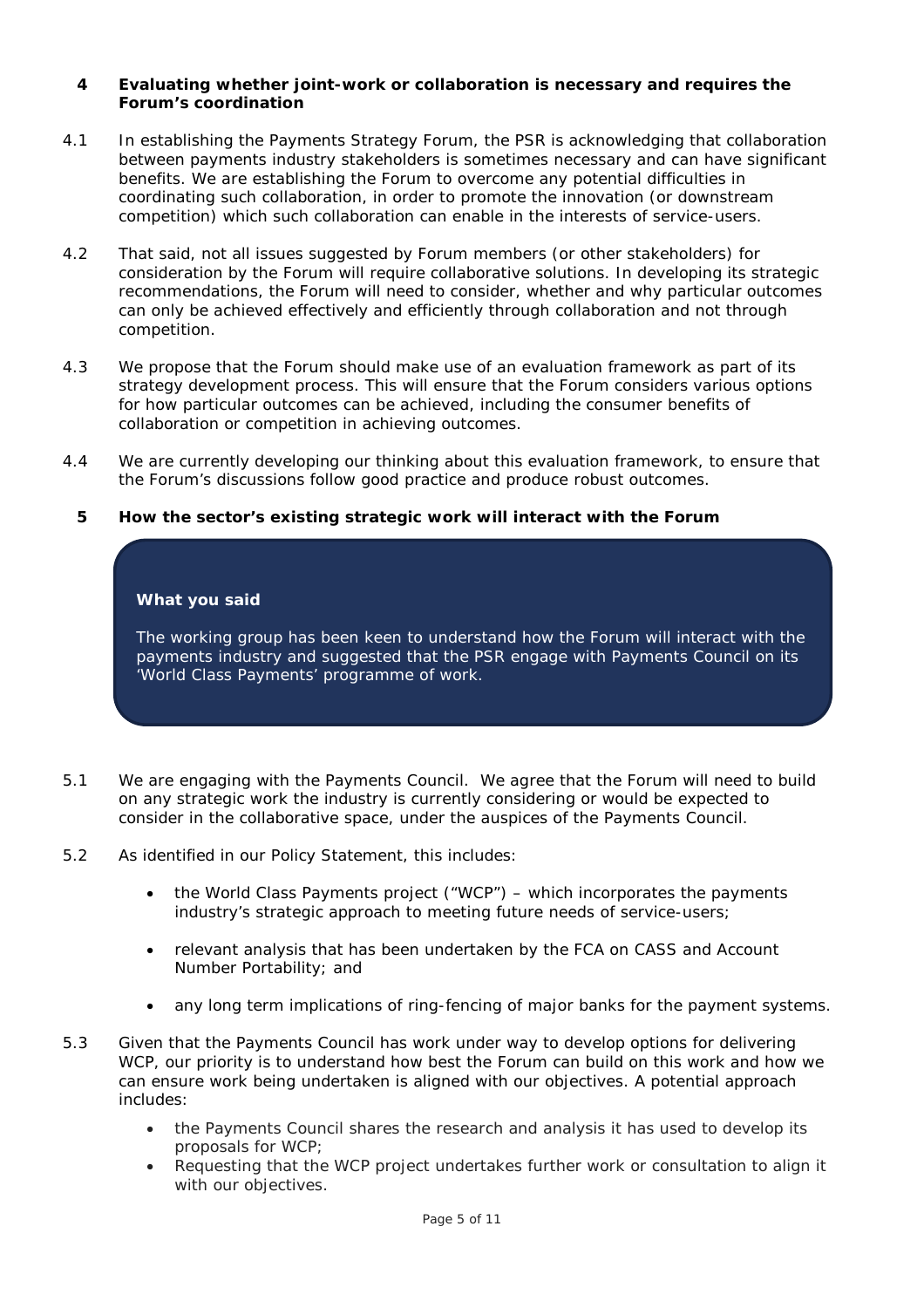## **6 Forum membership and proposed nominations process**

#### **What you said**

At the last meeting there was a productive discussion about the balance of representation on the Forum, between the demand side, i.e. users of payment systems, and the supply side, i.e. PSPs or infrastructure providers. A number of the group felt that the Forum should be demand led and aspirational when setting its objectives. Some of the group noted that although payments expertise should be represented through a combination of the individuals drawn from PSPs and operators, these members shouldn't act as a blocker to agreeing strategic priorities but should provide guidance if any of the proposed priorities were too unrealistic. There was a view that the detailed level of payments expertise should be provided via the Forums working groups that are set-up to consider any strategic priorities in greater detail.

There was agreement from the group that the proposed frequency of meetings was a challenge, especially given most were agreed that membership should be at a senior level. It was felt the most appropriate balance would be a maximum of six Forum meetings.

- 6.1 We continue to see the benefit of having a focused Forum of around 20 individuals, which works in conjunction with a wider stakeholder group – the 'Payments Community'. We intend to work with the Chair, once appointed, to select individuals based on their personal expertise, seniority and commitment. These individuals will be drawn from both industry stakeholders and payment user groups. We have revised the frequency of Forum meetings to between 4 and 6 per year.
- 6.2 We propose that the Forum's chair and the PSR will work together to appoint Forum members. We are currently developing a set of criteria for the selection of Forum members and will publish a call for members on our website in June or July 2015. Our imperative will be to have a transparent selection process based on criteria that we will publish. We will make clear that we will exercise discretion in selecting members to ensure we have flexibility to determine the right balance of stakeholders, given that service-user representation is paramount.
- 6.3 The criteria for selecting Forum members will include as a minimum:
	- a track record of strong performance in similar strategy setting roles;
	- commitment to delivering good outcomes for the benefit of end-users;
	- where relevant, expertise in the payments industry.
- 6.4 Forum members will not represent the interests of their particular organisations. Neither will they represent constituencies of stakeholders. However, to ensure the Forum is representative of the sector as a whole and its customers, selection will make sure members come from each of the key stakeholder groups, with an emphasis on serviceuser representation.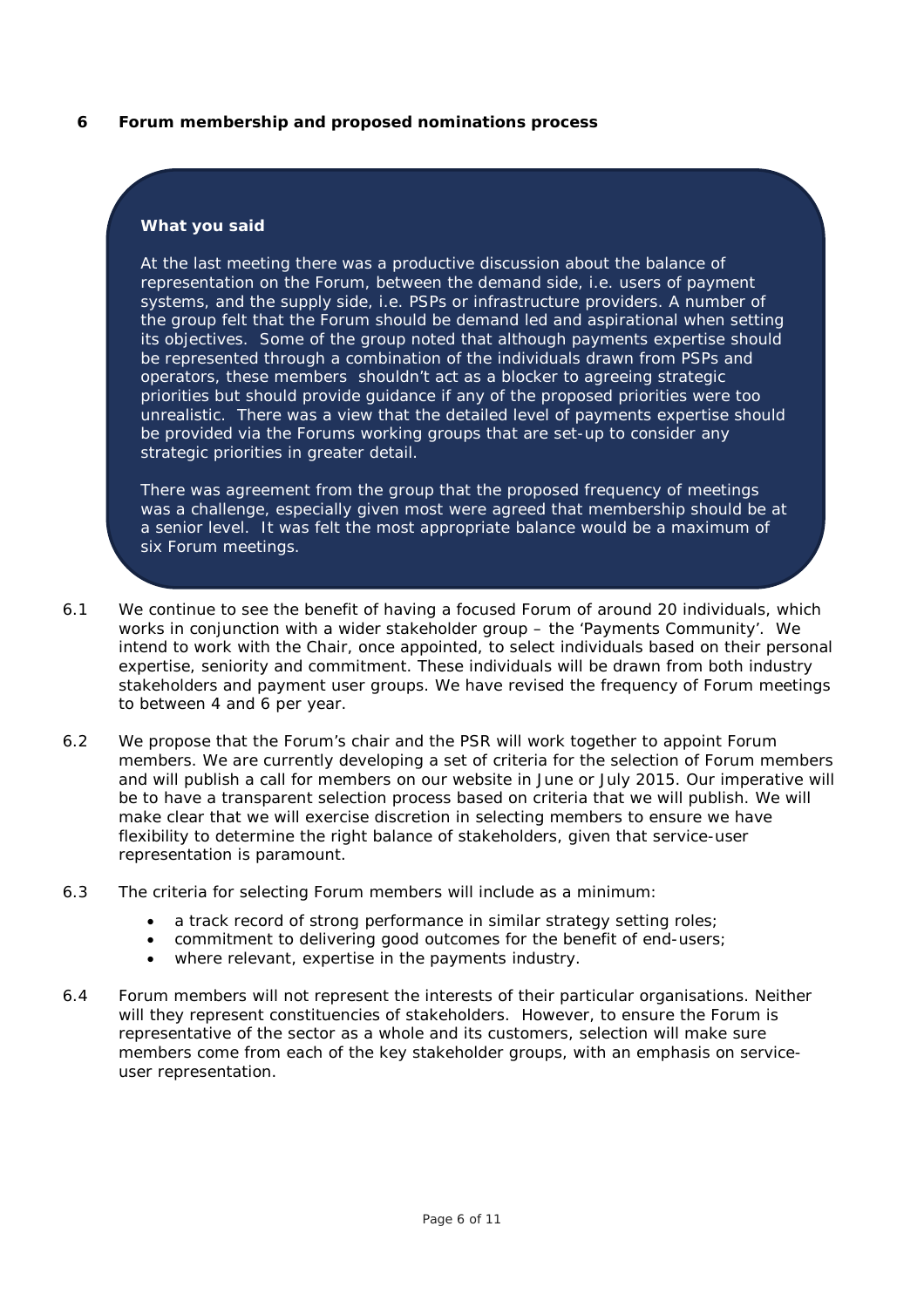

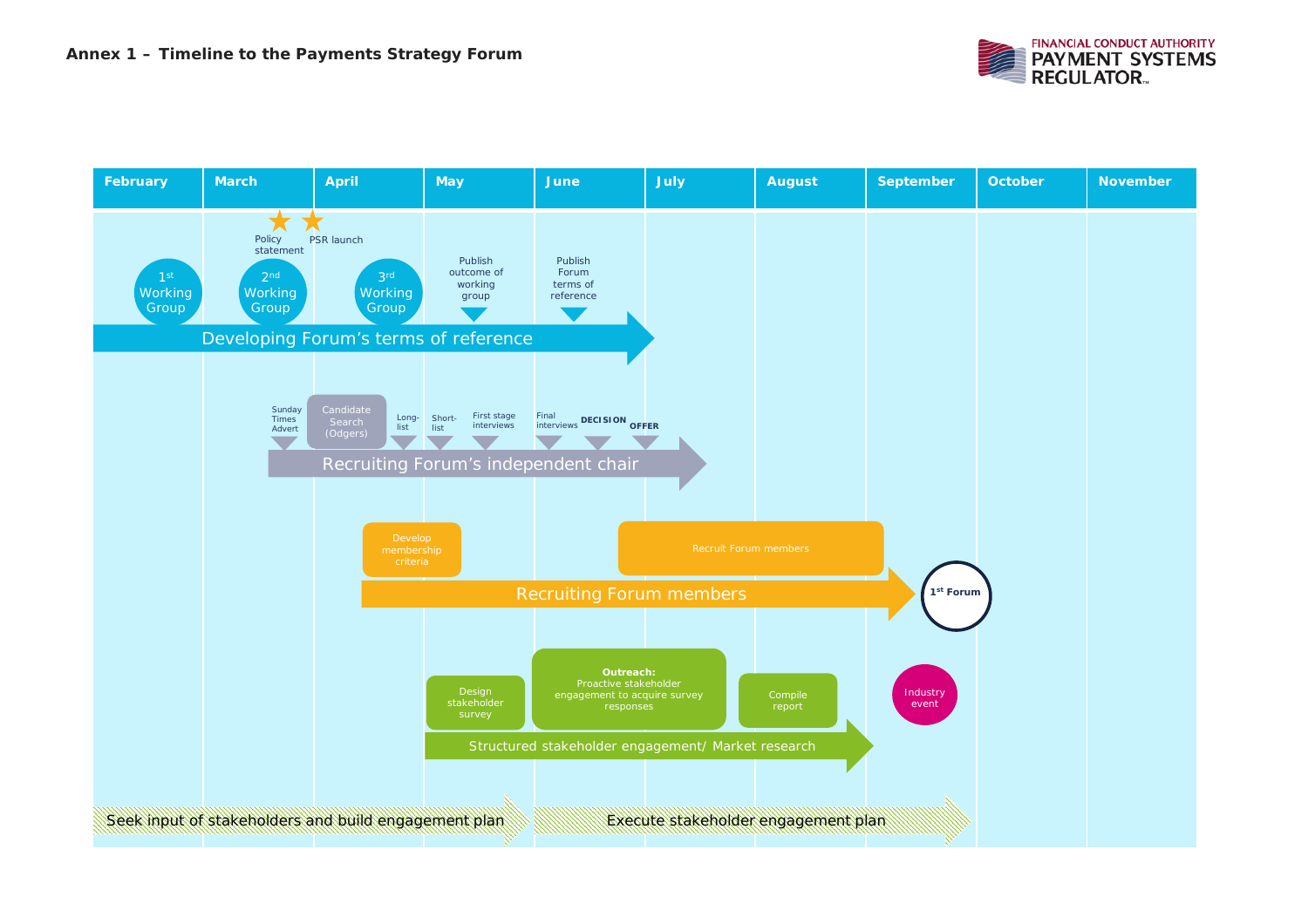

## **DRAFT TERMS OF REFERENCE**

#### **Preamble**

1. One of the Payment Systems Regulator's (PSR) objectives is to promote innovation. For effective innovation, the nature of the payment systems requires coordination in certain areas while still allowing for normal competition to occur in the industry. We need the expertise of payments industry participants to determine what is the most effective and efficient strategy for advancing innovation in the sector.

#### **Objectives**

- 2. The PSR has established the Payments Strategy Forum (the Forum) to provide coordination where it is necessary for stakeholders in the payments industry to work together in order to advance innovation in the interests of service-users.
- 3. The Forum will establish which areas require collaborative action, and develop and agree a strategy for joint work that can advance payment systems innovation and/or develop the payment systems to facilitate innovation more broadly in the sector.

#### **Scope**

- 4. The Forum will consider both payment systems and payment services in so far as the development of payment systems can be an enabler of new or improved payment services.
- 5. To determine areas where joint-work is necessary and requires its strategic coordination, the Forum will make use of an evaluation framework<sup>1</sup>.
- 6. Ownership for developing and implementing project plans to deliver the Forum's strategic recommendations will remain outside the Forum but the Forum will monitor the industry's progress in delivering against its recommendations.

## **Forum activities**

- 7. To achieve its objectives, the Forum will:
	- a. Seek and demonstrate that it has properly considered the wider views of relevant stakeholders at all key stages of its discussions, in particular through engaging with the Payments Community.
	- b. Seek to reach consensus on what desirable outcomes look like, based on available evidence, for people and organisations that use payments systems and the services they support.
	- c. Seek to identify and prioritise areas where joint work is needed to deliver these outcomes, and define and agree strategic recommendations to coordinate activity in line with these priorities.

<sup>&</sup>lt;sup>1</sup> As in the paper above, the PSR is currently developing thinking about this framework.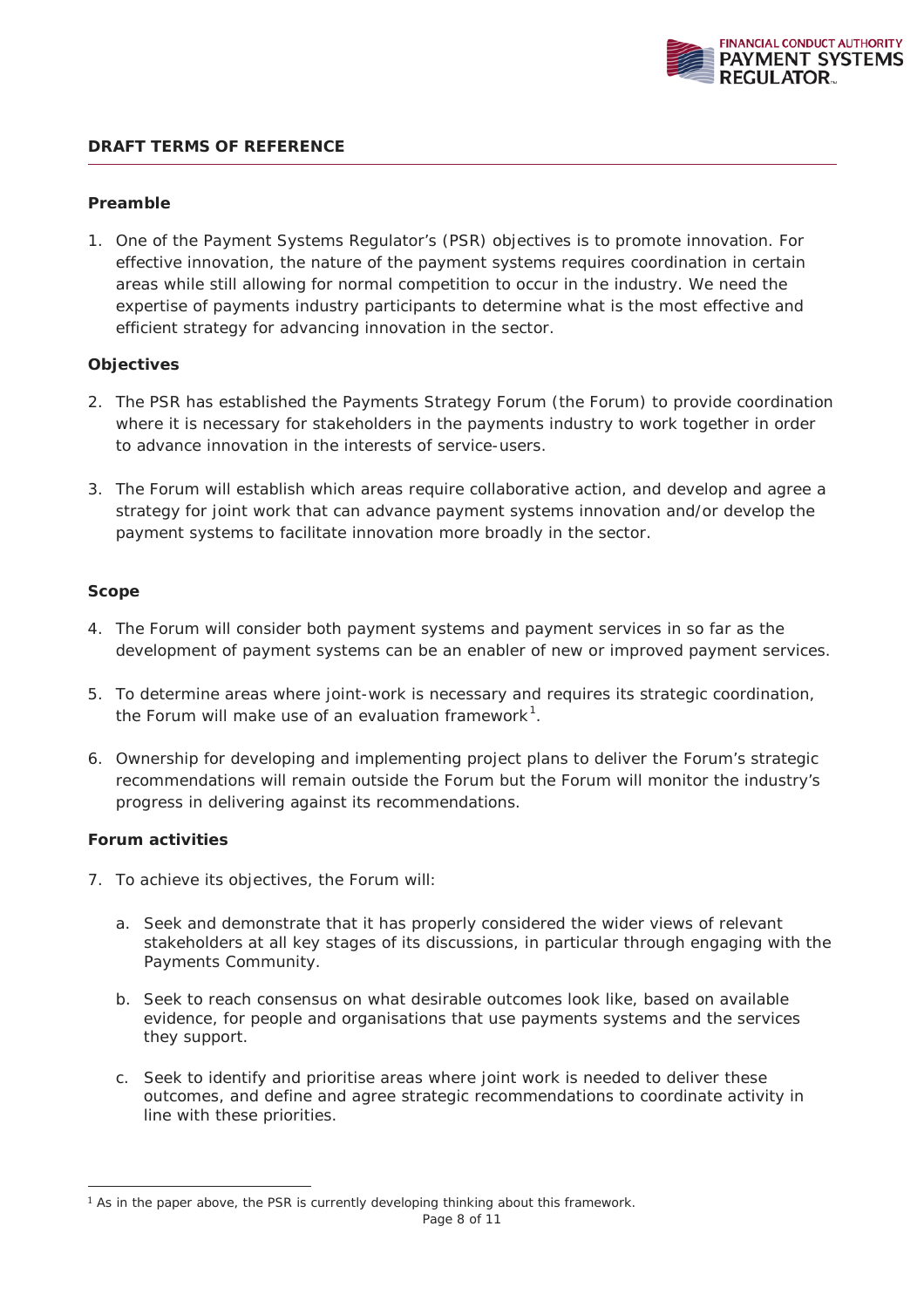d. Publish an annual report which tracks progress of relevant stakeholders against the Forum's strategic recommendations and assesses where its strategies have been adopted.

# **The Forum Chair**

- 8. The Forum will have a Chair who is independent of payments industry interests
- 9. The Chair is responsible for leadership of the Forum and ensuring its effectiveness in all aspects of its role.
- 10. The Chair is responsible for preparing and publishing each year an assessment of the Forum's delivery against its objectives and any areas for improvement. In the first year, this will form part of the joint review which the PSR will undertake with the Chair.

# **Structure of the Forum**

- 11. The Forum will have two elements:
	- **The Forum -** A focused group of members will facilitate discussions, agree priorities and formulate strategic recommendations. It will have no more than 20 members who will demonstrate a track record of performance in similar strategy setting roles; commitment to delivering good outcomes for the benefit of end-users; and, where relevant, expertise in the payments industry. Forum members will not represent specific constituencies of stakeholders or organisations but they should be aware of the general viewpoint of their sector where such a consensus can be identified.
	- **The Payments 'Community'**<sup>2</sup> open to all interested stakeholders as appropriate, the Payments Community will be an integral part of the strategy setting process. It will allow the Forum to continuously engage and consult with a broader range of interested stakeholders as the Forum develops its strategic recommendations.

## **Membership and appointments**

- 12. The PSR will appoint the Chair for an initial term of two years.
- 13. The Chair and the PSR will work together to manage the selection process for Forum members. Members may be appointed for different terms to enable continuity of Forum members over time.
- 14. Members who are no longer capable of contributing effectively to the Forum's discussions or who resign may be replaced for the remainder of their term at the discretion of the Chair, in consultation with the PSR.
- 15. The Chair will also consider and decide on applications for membership received on an ad hoc basis and may admit an additional member where a relevant category of participant or stakeholder is not properly represented by the existing membership.

## **Secretariat**

16. The Chair will be supported by a secretariat provided by the PSR.

<sup>&</sup>lt;sup>2</sup> The original composition of the Community will be determined by the PSR. The Forum will be responsible for developing the community and seeking to engage new stakeholders through this mechanism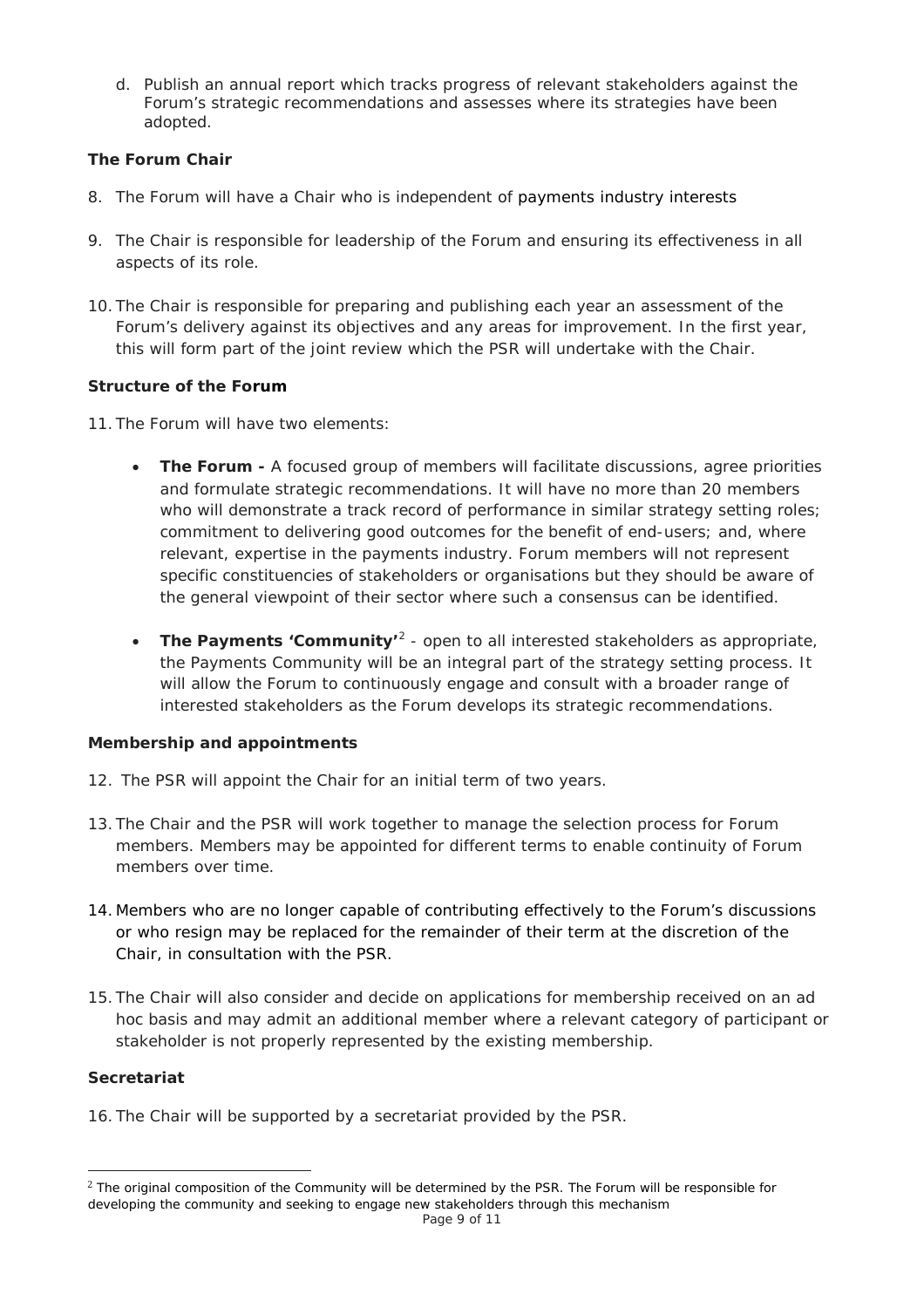17. The secretariat will be responsible for supporting the Forum, its meetings and related events.

# **Functioning of the Forum**

- 18.Appointed members should be present at meetings of the Forum.
- 19. The Chair will endeavor to achieve such consensus on priorities and recommendations by members attending the meeting. Dissenting opinions will be reflected in the minutes of the meeting.
- 20. Where consensus cannot be reached on key issues, the Chair may instruct a system of voting.
- 21. The Forum has no powers to direct its members, or the wider sector to undertake any action.

## **The role of the PSR and other authorities**

- 22. The PSR will attend all Forum meetings and actively support the Chair where guidance is required in relation to its objectives. The PSR will provide secretariat support to assist the operation of the Forum. The Chair will be appointed by and accountable to the PSR.
- 23. The Bank of England, the Prudential Regulation Authority and the Financial Conduct Authority may observe meetings and provide guidance to the Chair in relation to their objectives, in consultation with the PSR
- 24. Other Authorities may attend Forum meetings where appropriate to provide relevant input into discussions.

## **Meetings**

- 25. It is expected that the Forum will have between four and six meetings a year and there will be a number of additional stakeholder engagements or events.
- 26. Minutes and a summary of meeting outputs suitable for publication on the Forum website are approved by Forum members after each meeting.

## **Agenda**

27. The agenda which will be circulated in advance of Forum meetings. Forum members may suggest forward agenda items to the Chair via the secretariat.

## **Working groups**

- 28. The Forum may commission working groups for a limited period of time to engage in more detail on a particular issue, or to develop in further detail a strategic recommendation.
- 29. The Forum should agree terms of reference for each working group. This should include clear scope, objectives and a timetable in advance of the working group starting to meet.
- 30. Forum members should agree working group membership, which may include members outside of the Forum, and chairs. At least one of the working group members should be a Forum member. The PSR, and other regulators, may choose to attend.